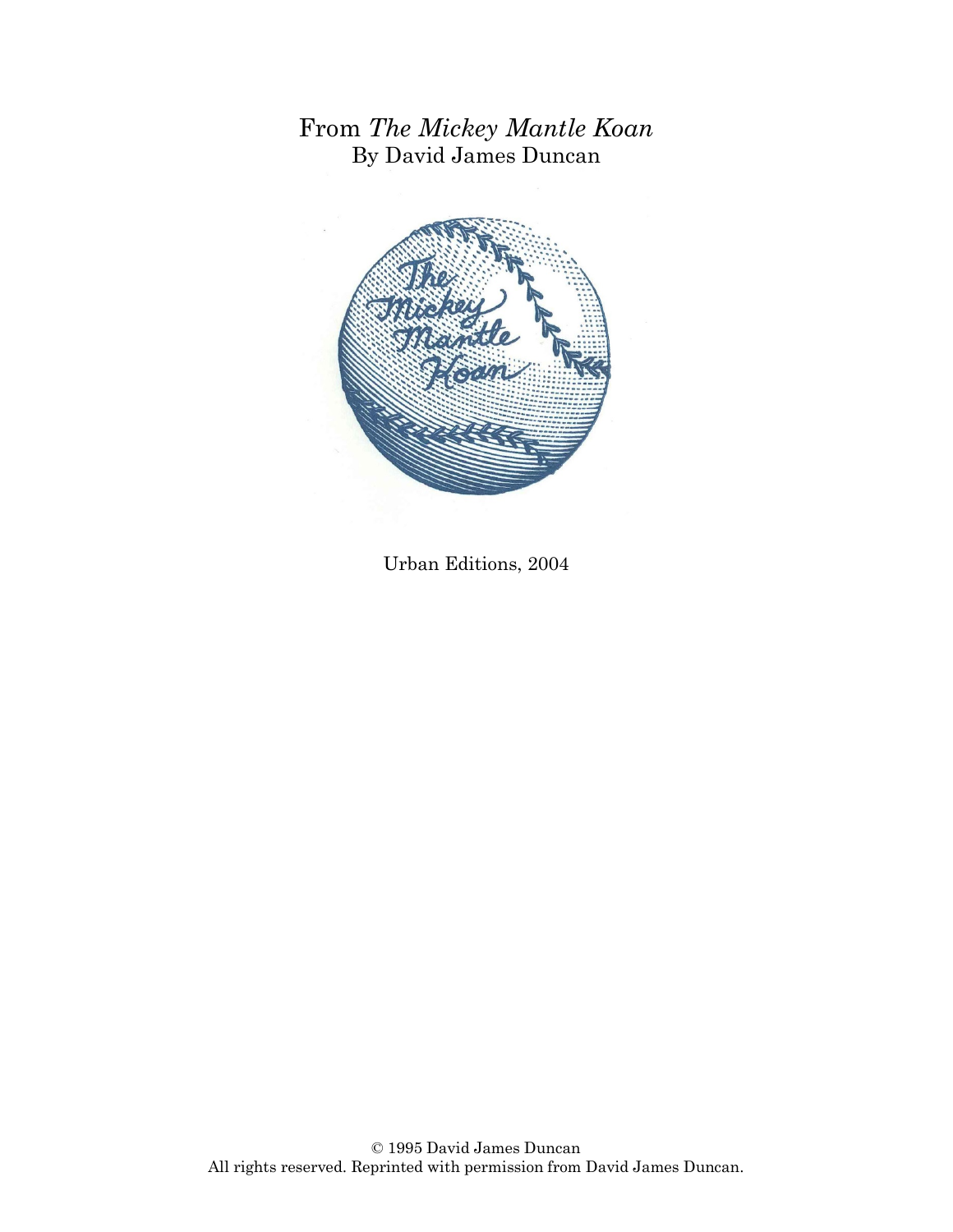On April 6, 1965, my brother, Nicholas John Duncan, died of what his surgeons called "complications" after three unsuccessful open-heart operations. He was seventeen at the time—four years my elder to the day. He'd been the fastest sprinter in his high school class till the valve in his heart began to close, but he was so bonkers about baseball that he'd preferred playing a mediocre JV shortstop to starring at varsity track. As a ballplayer he was a competent fielder, had a strong and fairly accurate arm, and stole bases with ease—when he reached them. But no matter how much he practiced or what stances, grips, or self-hypnotic tricks he tried, he lacked the hand-eye magic that consistently lays bat-fat against the ball, and remained one of the weakest hitters on his team.

John lived his entire life on the outskirts of Portland, Oregon—650 miles from the nearest Major League team—and in franchiseless cities in the fifties and sixties there were really just two types of fans: those who thought the Yankees stood for everything right with America, and those who thought they stood for everything wrong with it. My brother was an extreme example of the former type. He maintained – all statistical evidence to the contrary—that Clete Boyer was a better third baseman than his brother, Ken, simply because Clete was a Yankee. He combed the high school every October for fools willing to bet against Whitey Ford in the World Series, and if he couldn't find one there he knew he'd find one at home: me. He may not have been the only kid on the block who considered Casey Stengel to be the greatest sage since Solomon, but I'm sure he was the only one who considered Yogi Berra the second greatest. And though he would concede that Ted Williams, and later Willie Mays, had slightly more productive careers than Mickey Mantle, even this was for a pro-Yankee reason: Mantle was his absolute hero, but his tragic hero. The Mick, my brother maintained, was the greatest raw talent of all time. He was one to whom great gifts had been given, from whom great gifts had been ripped away. The more scarred his knees became, the more frequently he fanned, the more flagrant his limp and apologetic his smile, the more John revered him. And toward this single Yankee I too was able to feel a touch of reverence, if only because, on the subject of scars, I considered my brother an unimpeachable authority: he'd worn one from the time he was eight, compliments of the Mayo Clinic, that wrapped clear around his chest in a wavy line, like stitching round a clean white baseball.

Yankees aside, John and I had more in common than a birthday. We bickered regularly with our middle brother and little sister but almost never with each other. We were both bored, occasionally to insurrection, by school-going, church-going, and any game or sport that didn't involve a ball. We both preferred, as a mere matter of style, Indians to cowboys, knights of the road to Knights of Columbus, Buster Keaton to Charlie Chaplin, Gary Cooper to John Wayne, deadbeats to brown-nosers, and even brown-nosers to Elvis Presley. We shared a single devil's food cake on our joint birthday, invariably annihilating the candle flames with a tandem blowing effort, only to realize that we'd once again forgotten to make a wish. And when the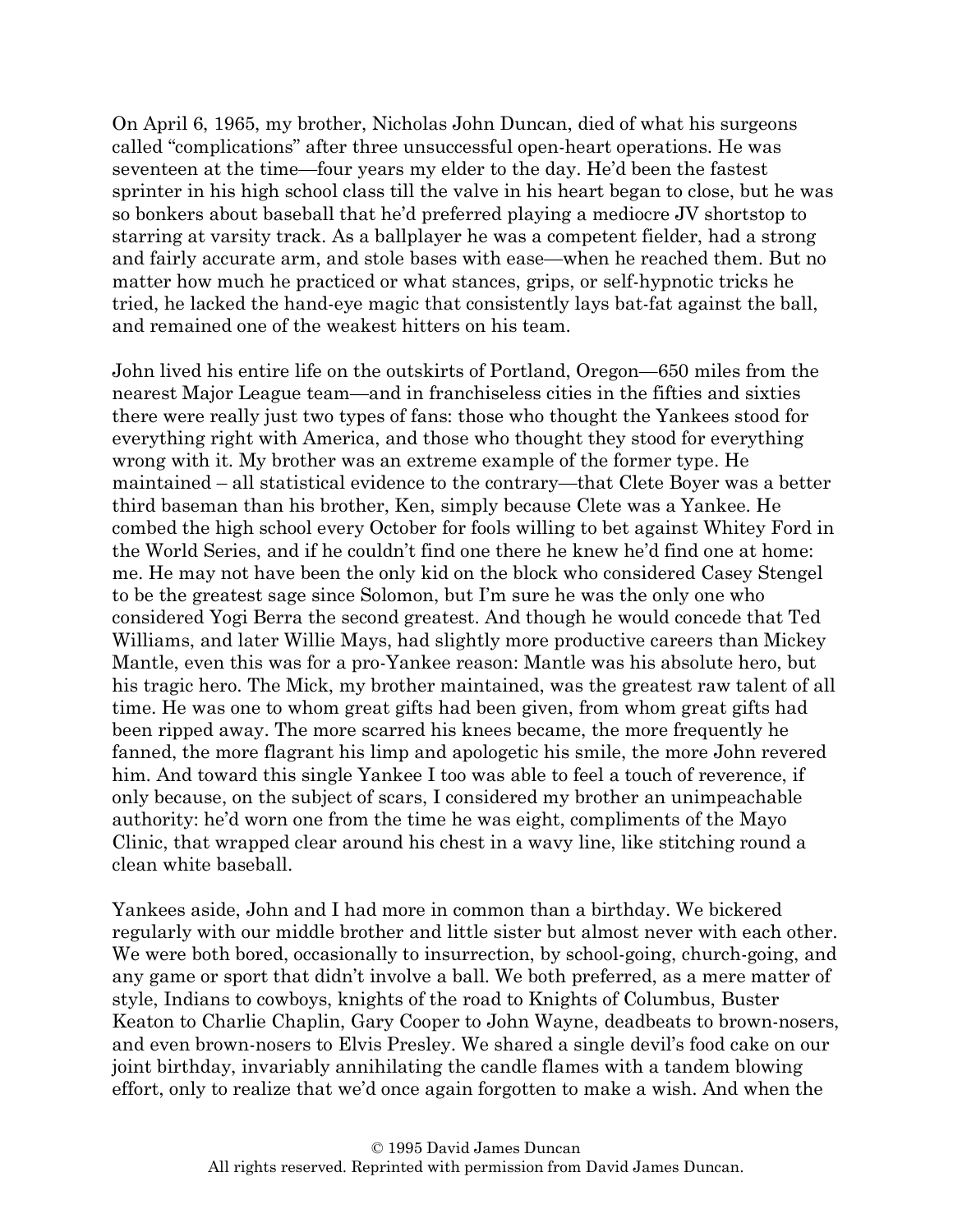parties were over, the house felt stuffy, or the TV shows were insufferably dumb, whenever we were restless or punchy or feeling the "nuthin'-to-do" feeling, catch with a hardball—was the nuthin' John and I loved to do.

Our father, middle brother, and an occasional friend would join us now and then. But something in other people's brains sent them bustling off to more quantifiable endeavors before the real rhythm of catch ever took hold. True catch-playing takes place in a double limbo between busyness and idleness, and between the imaginary and the real. As with any contemplative pursuit, it takes time, and the ability to forget time, to slip into this dual limbo and discover (i.e. lose) oneself in the music of the game.

It helps to have a special spot to play. Ours was a shaded, ninety-foot corridor between our northern neighbor's apple orchard and our southern neighbor's stand of old-growth Douglas fir, atop a stretch of lawn so lush and mossy it sucked the heat out of even the hottest grounders. I always stood in the north, John in the south. When I chased his wild throws into the orchard I'd often hide the ball in my shirt and fire back a Gravenstein, leaving John to judge in mid-air whether it was fit to catch and eat, or an overripe rotter about to explode in his mitt. When he chased my dud pegs into the firs, he would give me an innocent, uncomplaining smile as he trotted back into position—then rifle a palmed dirt clod or rock at my head.

But such antics were the exception. Our corridor's deep shade, gigantic firs, and mossy footing made it more conducive to mental vacationing than to boisterousness. A vigorous serenity was the rule. We might call balls and strikes for an imaginary inning or two, throw each other a few pop-ups and grounders, or maybe count consecutive errorless catches and throws (three-hundreds were common, and our record was high in the eights-). But as our movements grew fluid and our throws brisk and accurate, the pretense of practice inevitably faded and we'd just aim for the chest and fire, *hisssss pop! hisssss pop!*, till a meal, a duty, or total darkness forced us to recall that this is the world in which even timeless pursuits come to an end.

Our talk must have seemed addled to eavesdroppers. We lived in our bodies during catch; our minds and mouths, though still operative, were just along for the ride. Most of the noise I made was with the four or five pieces of Bazooka I was invariably working over, though once the gum lost its sugar I'd sometimes narrate our efforts in a stream-of-doggerel, nonsensical play-by-play. John's speech was more coherent but of no greater didactic intent: he usually poured out litanies of idle Yankee worship, or even idler braggadocio a la Dizzy Dean, all of it artfully spiced with spat sunflower seed husks.

Dan Jenkins defined catch-players perfectly when he spoke of athletes who "mostly like to stand around, chew things, spit, and scratch their nuts." Not too